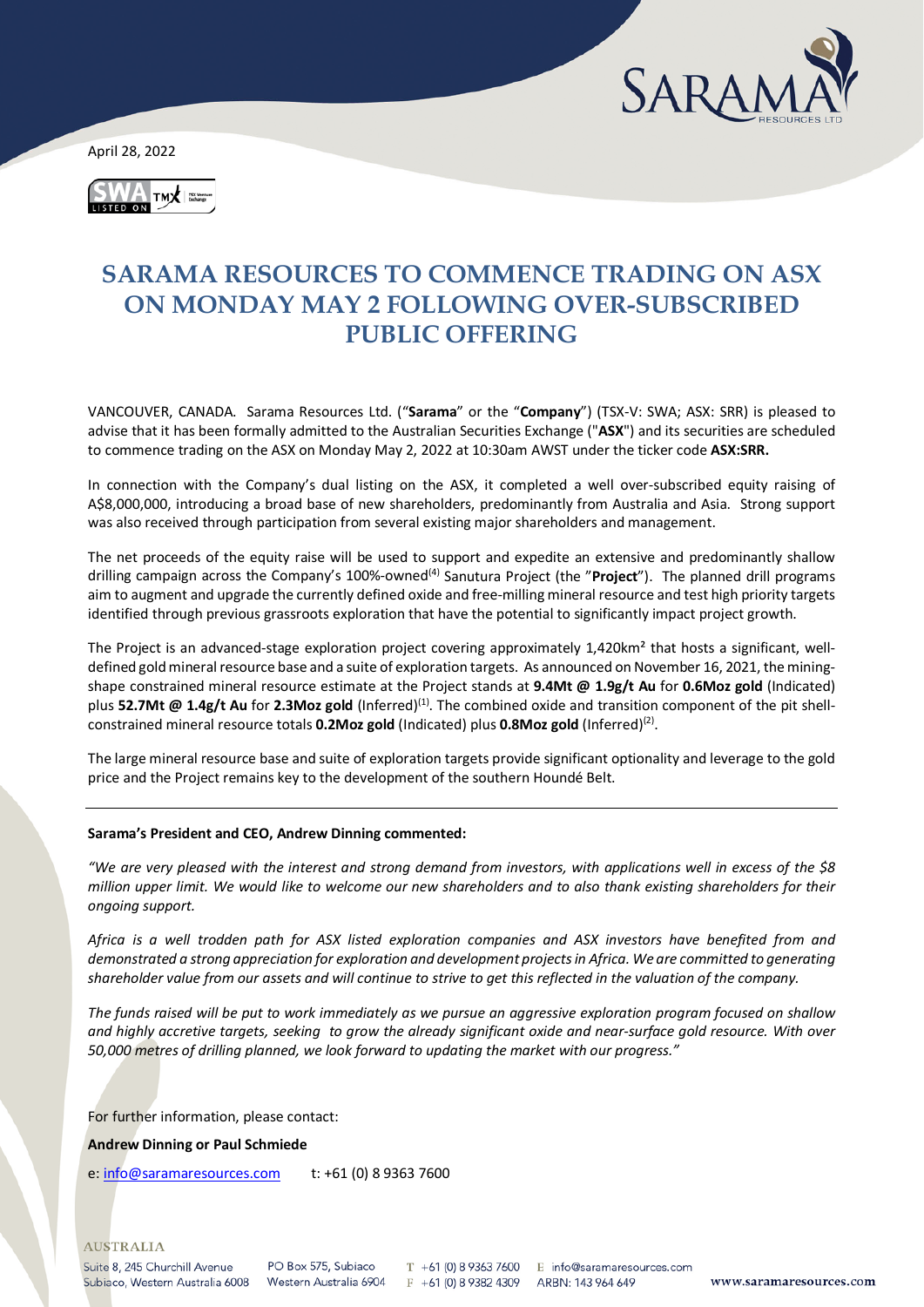Neither TSX Venture Exchange nor its Regulation Services Provider (as that term is defined in policies of the TSX Venture Exchange) accepts responsibility for the adequacy or accuracy of this release.

## *ABOUT SARAMA RESOURCES LTD*

Sarama Resources Ltd (**TSX-V: SWA**) is a West African focused gold explorer and developer with substantial landholdings in south-west Burkina Faso. Sarama is focused on maximising the value of its strategic assets and advancing its key projects towards development.

Sarama's 100%-owned<sup>(4)</sup> Sanutura Project is principally located within the prolific Houndé Greenstone Belt in southwest Burkina Faso and is the exploration and development focus of the Company. The project hosts the Tankoro and Bondi Deposits which have a combined mineral resource of **0.6Moz gold (Indicated)** and **2.3Moz gold (Inferred)**(1).

Together, the deposits present a potential mine development opportunity featuring an initial, long-life CIL project which may be established and paid for by the significant oxide mineral resource base.

Sarama has built further optionality into its portfolio including an approximate 470km² exploration position in the highly prospective Banfora Belt in south-western Burkina Faso. The Koumandara Project hosts several regional-scale structural features and trends of gold-in-soil anomalism extending for over 40km along strike.

Sarama also holds an approximate 18% participating interest in the Karankasso Project Joint Venture ("**JV**") which is situated adjacent to the Company's Sanutura Project in Burkina Faso and is a JV between Sarama and Endeavour Mining Corp ("**Endeavour**") in which Endeavour is the operator of the JV. In February 2020, an updated mineral resource estimate of 709 koz gold<sup>(3)</sup> was declared for the Karankasso Project JV.

The Company's Board and management team have a proven track record in Africa and a strong history in the discovery and development of large-scale gold deposits. Sarama is well positioned to build on its current success with a sound strategy to surface and maximise the value of its property portfolio.

#### *FOOTNOTES*

- *1. Mineral resource estimate for Sanutura Project - 9.4Mt @ 1.9g/t Au for 0.6Moz Au (Indicated) plus 52.7Mt @ 1.4g/t Au for 2.3Moz (Inferred), reported at cut-off grades ranging 0.2-1.6g/t Au, reflecting the mining methods and processing flowsheets assumed to assess the liklihood of the mineral resources to have reasonable prospects for eventual economic extraction. The effective date of the Company's mineral resource estimate is November 16, 2021. For further information regarding the mineral resource estimate refer to the technical report titled "NI 43-101 Independent Technical Report Sanutura Project, South-West Burkina Faso", dated February 7, 2022 and prepared by Paul Schmiede, Rindra Le Grange and Fred Kock. Paul Schmiede is an employee of Sarama. Ms Le Grange and Mr Kock are employees of Cube Consulting Pty Ltd and Orway Mineral Consultants Pty Ltd respectivley and are considered to be independent of Sarama. The technical report is available under Sarama's profile on SEDAR a[t www.sedar.com.](http://www.sedar.com/)*
- *2. Oxide & transition component of the mineral resource for Sanutura Project - 3.2Mt @ 1.6g/t Au for 0.2Moz Au (Indicated) plus 23.4Mt @ 1.1g/t Au for 0.8Moz Au (Inferred), reported above cut-off grades of 0.2g/t Au and 0.3g/t Au for oxide and transition material respectively.*
- *3. Karankasso Project current mineral resource estimate – the current mineral resource estimate for the Karankasso Project of 12.74Mt @ 1.73g/t Au for 709koz Au (effective date of December 31, 2019) was disclosed on February 24, 2020 by Semafo Inc ("Semafo", since acquired by Endeavour Mining Corp. "Endeavour"). For further information regarding that mineral resource estimate, refer to the news release "Semafo: Bantou Project Inferred Resources Increase to 2.2Moz" dated February 24, 2020 and Semafo: Bantou Project NI43-101 Technical Report – Mineral Resource Estimate" dated April 3, 2020. The news release and technical report are available under Semafo's and Endeavour's profile on SEDAR at [www.sedar.com.](http://www.sedar.com/) The mineral resource estimate was fully prepared by, or under the supervision of Semafo. Sarama has not independently verified Semafo's mineral resource estimate and takes no responsibility for its accuracy. Semafo, and now Endeavour, is the operator of the Karankasso Project JV and Sarama is relying on their Qualified Persons' assurance of the validity of the mineral resource estimate. Additional technical work has been undertaken on the Karankasso Project since the effective date but Sarama is not in a position to quantify the impact of this additional work on the mineral resource estimate referred to above.*
- *4. The Government of Burkina Faso has processed the requisite documents to facilitate the grant of the new, full-term Tankoro 2 and Djarkadougou 2 Exploration Permits (the "Permits") and subsequently issued the invitation to pay the permit issuance fees (the "Fees") and the Fees were paid within the requisite 10-day timeline. Following the payment of the Fee, the issuance of the Permit's arrêté and related paperwork becomes an administrative process during which time the Company may undertake work on the Tankoro 2 and Djarkadougou 2 Properties. The Company expects the arrêtés and related paperwork to be issued in due course. The properties, hosting the Tankoro and Bondi Deposits respectively, were formerly known as Tankoro and Djarkadougou, but have been renamed as part of the process of re-issuing the respective Permits.*